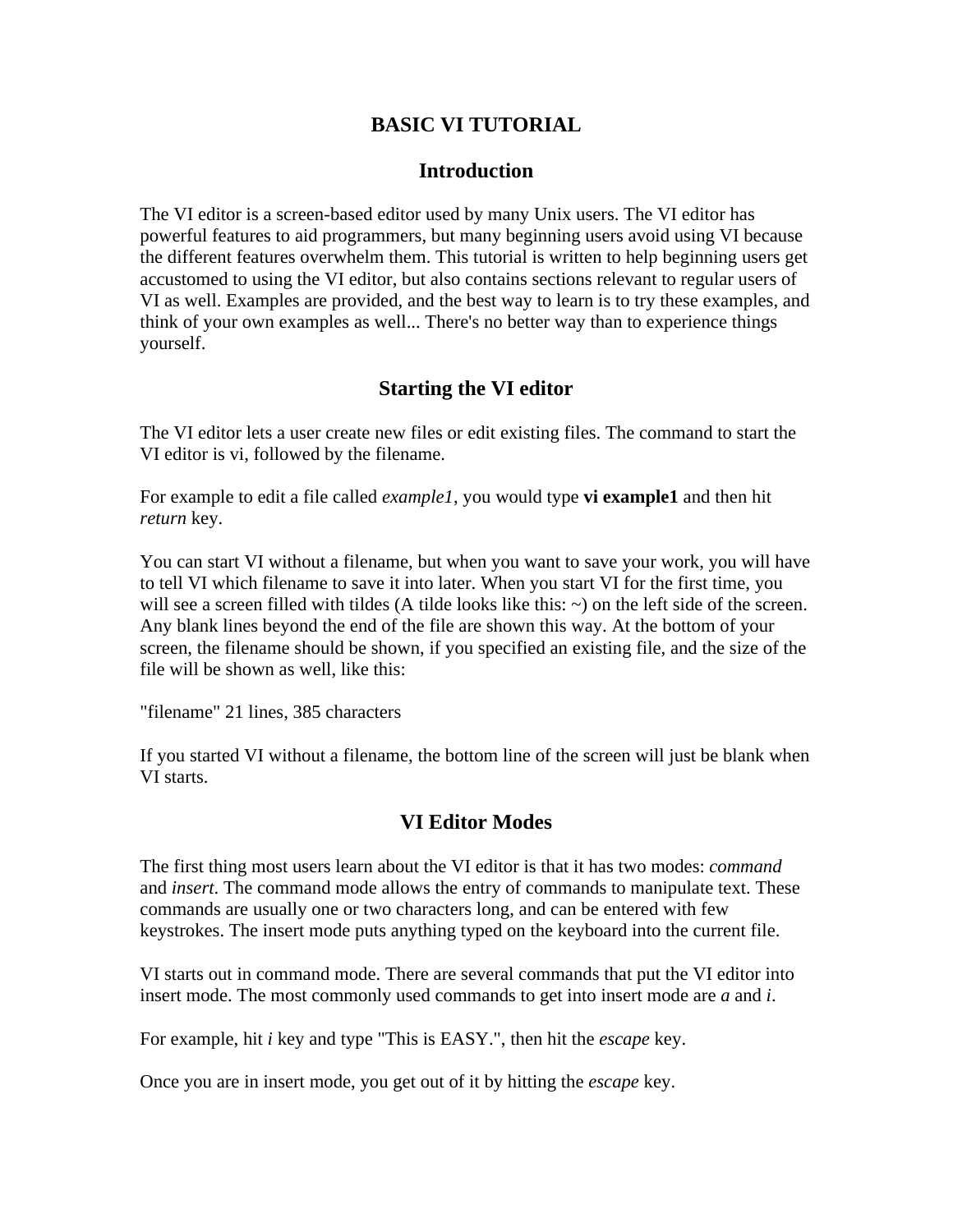You can hit escape two times in a row and VI would definitely be in command mode. Hitting escape while you are already in command mode doesn't take the editor out of command mode. It may beep to tell you that you are already in that mode.

# **Saving and Quitting a file**

The command to quit out of VI is *:q*. Once in command mode, type colon, and 'q', followed by return. If your file has been modified in any way, the editor will warn you of this, and not let you quit. To ignore this message, the command to quit out of VI without saving is *:q!*. This lets you exit VI without saving any of the changes.

Of course, normally in an editor, you would want to save the changes you have made. The command to save the contents of the editor is :w. You can combine the above command with the quit command, or *:wq*. You can specify a different file name to save to by specifying the name after the *:w*.

For example, if you wanted to save the file you were working as another filename called **example2**, you would type **:w example2** and hit *return*.

At the bottom of your screen, the filename and the size of the file will be shown like this:

"example2" [New file] 1 line, 14 characters

# **Basic Text and Command Modes**

In this section, we will learn and practice the basic text and command modes in order to be able to use VI editor more efficiently and effectively.

*Editing with o option:* Hit *o* key to enter insert mode in a new line below the current cursor position and type "This is very very easy." and get out of the text mode by hitting the *escape* key.

The letter *O* inserts mode in a new line above the current cursor position.

*Cutting and/or yanking and pasting a line:* Hit *dd* key to delete or cut the line from current cursor position and then hit *p* key to paste the deleted line after the cursor position, in this case as second line of the file and the cursor will move to the beginning of the pasted line as well.

The commands to paste are *p* and *P*. *P* pastes the specified or general buffer before the cursor position unlike *p* key.

Hit *\$* key to move the cursor to the end of the current line and press *a* to append to the current line and type " Now, we are going to try to yank and paste this line." then hit *escape* key and type *:w example3* to save this file as example3 file. At the bottom of your screen, the filename and the size of the file will be shown like this: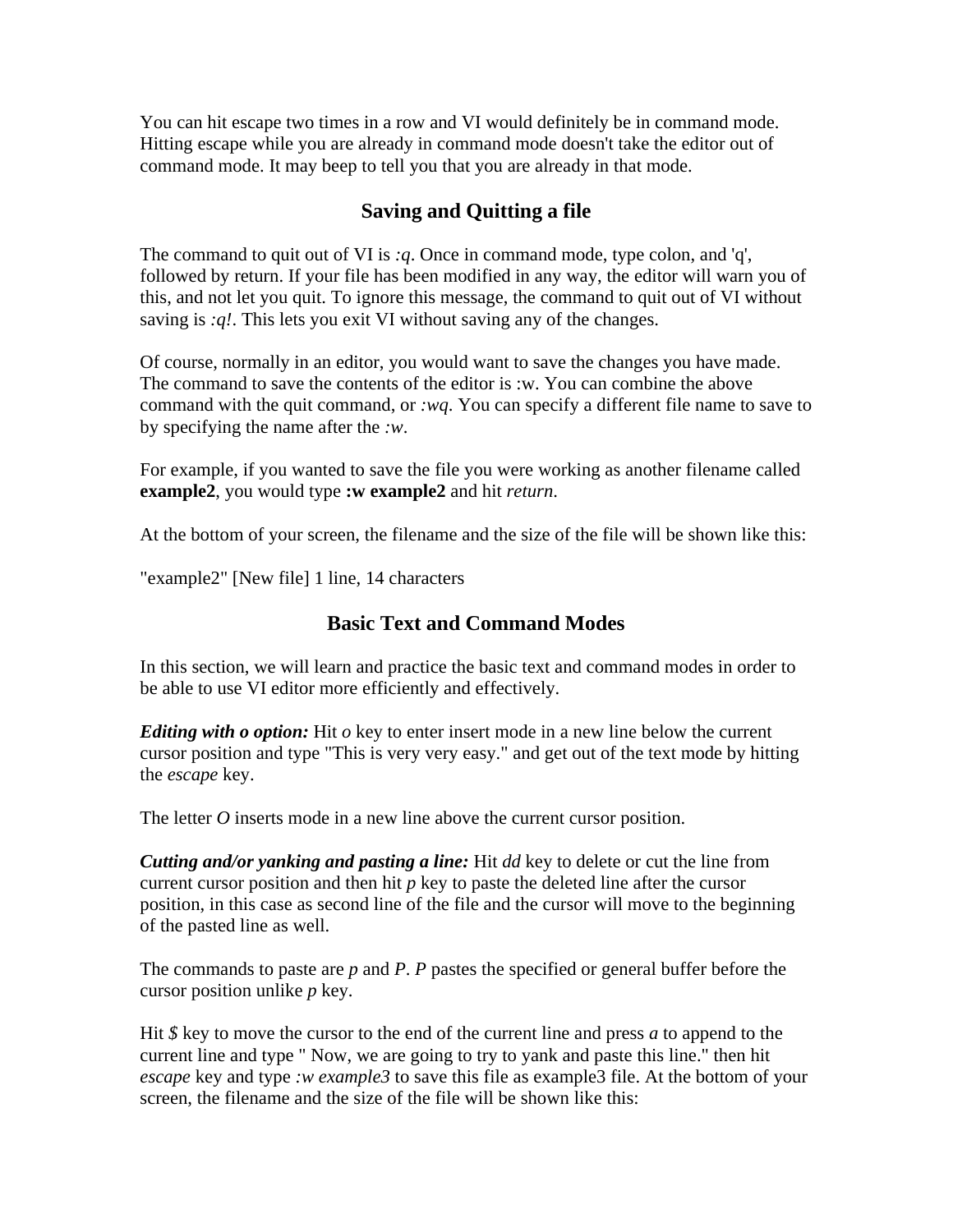"example3" [New file] 2 lines, 91 characters

There is also the *y* command which operates similarly to the dd command which take text from the file without deleting the text. For example, hit *yy* key to yank the current line rather than deleting the line, then hit *p* to paste the yanked line below the line of the current cursor position. Now, you should have the example3 file as shown below with cursor located at the beginning of last (3rd) line:

This is EASY.

This is very very easy.Now, we are going to try to yank and paste this line. This is very very easy.Now, we are going to try to yank and paste this line. Type *:w example4* to save this file as example4 file.

*Yanking and pasting multiple lines:* Before we yank and paste multiple lines, let's move the cursor to the beginning of the first line. Hitting  $k$  key k will move the cursor up one line, thus, please hit the *k* key twice, which will bring the cursor to the first line since the cursor was on the third line of the example4 file.

*Other basic cursor movement commands are:*

h moves the cursor to the left one character position.

j moves the cursor down one line.

k moves the cursor up one line.

l moves the cursor to the right one character position.

w moves the cursor forward one word. If the cursor is in the middle of a word, move the cursor to the first character of the next word.

To yank three lines from current cursor position downwards, hit the keys *3yy*, then hit *p* key to paste the 3 lines below the line of the current cursor position and save the file as example5 via executing *:w example5* command. However, since we wanted to yank the three lines, to the bottom of the file, hit *u* key to undo the pasting then hit *G* key to move the cursor to the last line of the file if no line number specified before executing the command, i.e. *4G* will move the cursor to the forth line of the file, and paste the yanked 3 lines by hitting *p* key and save the file as example6. Example6 file should be as shown below;

This is EASY.

This is very very easy.Now, we are going to try to yank and paste this line. This is very very easy.Now, we are going to try to yank and paste this line. This is EASY.

This is very very easy.Now, we are going to try to yank and paste this line. This is very very easy.Now, we are going to try to yank and paste this line.

*Searching for text of characters: /* key searches the file downwards for the string specified after the /, whereas *?* key searches the file upwards for the string specified after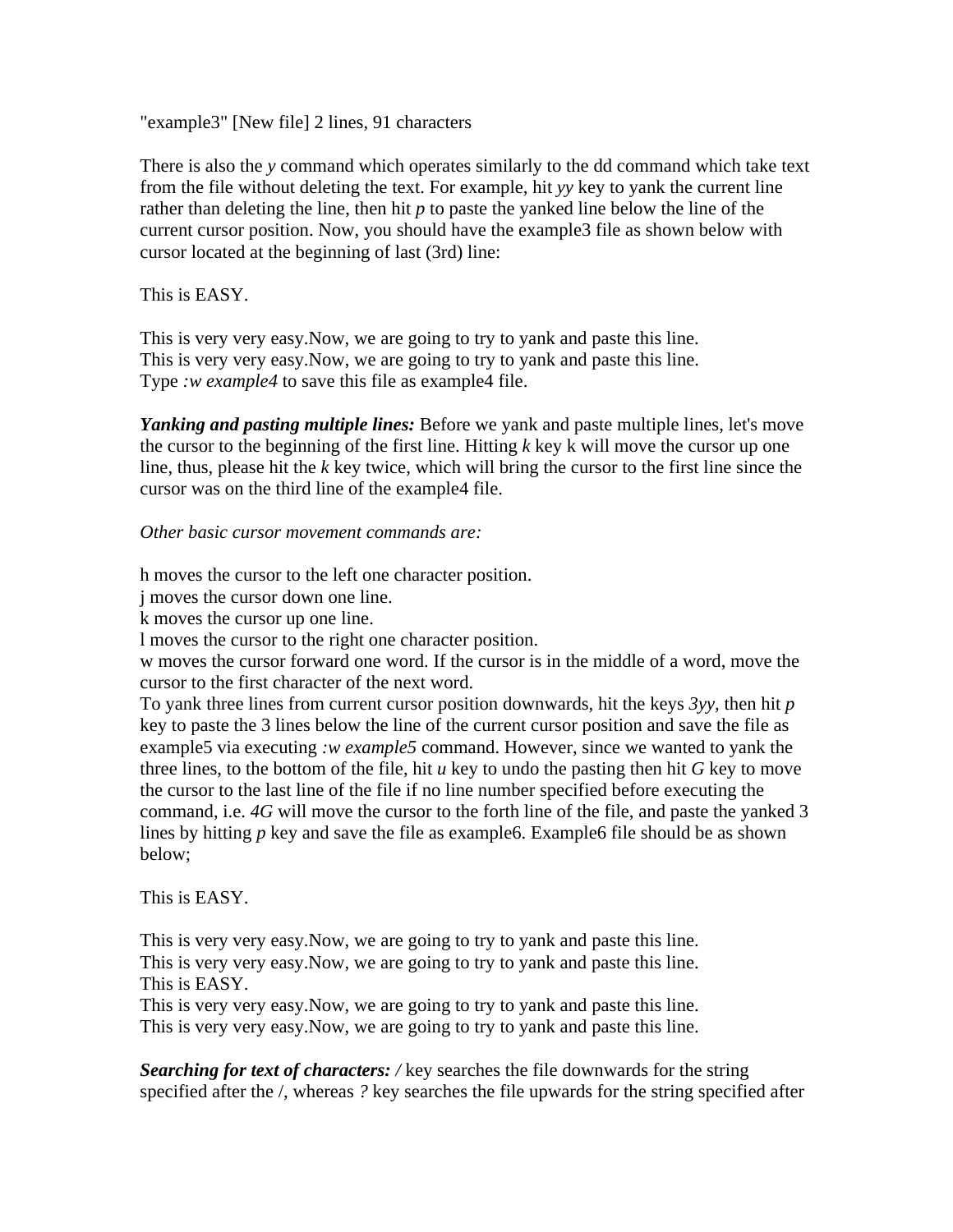the ?. For example, type **/very** and hit *enter*, the cursor should move to the first letter of the first 'very' word found after the first cursor position. You can execute the same command by simply hitting *n* key again. *n* repeats last search given by '/' or '?'. If the search goes till the end of the file, at the bottom of the screen, you will receive a warning "Search wrapped around BOTTOM of buffer" and the search will restart searching from the beginning of the file. In this case, the cursor should be on the first letter of the first 'very' word in the file.

*Replacing strings of text:* A word that occurs in a file more than several times can be replaced by using the command *:1,\$ s/word/word to replace/g*. For example, executing *:1,\$ s/EASY/easy/g* will replace words EASY to easy from 1st till the end of the line, which can be changed to any line number by changing "1" and/or "\$" right after the colon. Then, please save the file as example7 and quit the VI editor by executing *:wq example7*.

If you want to edit a read-only copy of a file, you can use the command *view*. For example, type *view example7* and hit *enter* key. You will view the example7 file with a "read only" notification at the bottom of your screen '"example8" [Read only] 6 lines, 336 characters'. The view invocation is the same as VI except that the readonly flag is set. For more information about the vi and view editors, you can execute *man vi* or *view* from the unix prompt to enter the VI editor manual.

# **Summary of VI commands**

This list is a summary of VI commands, categorized by function. There may be other commands available, so check the on-line manual on VI.

# **Cutting and Pasting/Deleting text**

"

Specify a buffer to be used any of the commands using buffers. Follow the " with a letter or a number, which corresponds to a buffer.

D.

Delete to the end of the line from the current cursor position.

P

Paste the specified buffer before the current cursor position or line. If no buffer is specified (with the " command.) then 'P' uses the general buffer.

X

Delete the character before the cursor.

Y

Yank the current line into the specified buffer. If no buffer is specified, then the general buffer is used.

d

Delete until *where*. "dd" deletes the current line. A count deletes that many lines. Whatever is deleted is placed into the buffer specified with the " command. If no buffer is specified, then the general buffer is used.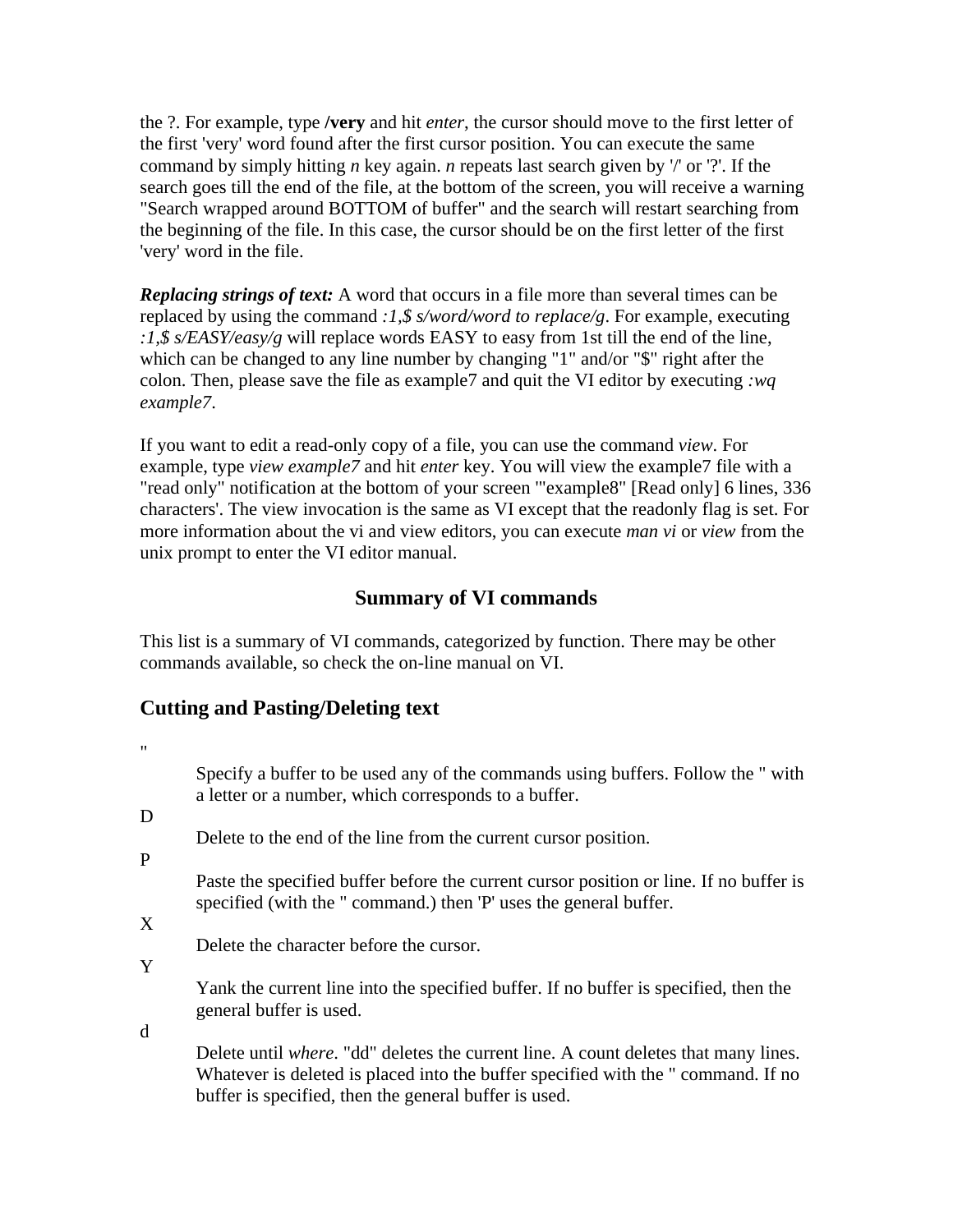| Paste the specified buffer after the current cursor position or line. If no buffer is |  |
|---------------------------------------------------------------------------------------|--|
| specified (with the "command.) then 'p' uses the general buffer.                      |  |

Delete character under the cursor. A count tells how many characters to delete. The characters will be deleted after the cursor.

y

x

Yank until , putting the result into a buffer. "yy" yanks the current line. a count yanks that many lines. The buffer can be specified with the " command. If no buffer is specified, then the general buffer is used.

### **Inserting New Text**

#### A

I

Append at the end of the current line.

Insert from the beginning of a line.

#### $\Omega$

(letter oh) Enter *insert* mode in a new line above the current cursor position.

a

Enter *insert* mode, the characters typed in will be inserted after the current cursor position. A count inserts all the text that had been inserted that many times.

i

Enter *insert* mode, the characters typed in will be inserted before the current cursor position. A count inserts all the text that had been inserted that many times.

o

Enter *insert* mode in a new line below the current cursor position.

# **Moving the Cursor Within the File**

| $^{\wedge}B$  |                                                                                          |
|---------------|------------------------------------------------------------------------------------------|
|               | Scroll backwards one page. A count scrolls that many pages.                              |
| $^{\wedge}D$  |                                                                                          |
|               | Scroll forwards half a window. A count scrolls that many lines.                          |
| $^{\wedge}$ F |                                                                                          |
| $^{\wedge}H$  | Scroll forwards one page. A count scrolls that many pages.                               |
|               | Move the cursor one space to the left. A count moves that many spaces.                   |
| $\wedge$      |                                                                                          |
|               | Move the cursor down one line in the same column. A count moves that many<br>lines down. |
| $^{\wedge}M$  |                                                                                          |
|               | Move to the first character on the next line.                                            |
| $^{\wedge}$ N |                                                                                          |
|               | Move the cursor down one line in the same column. A count moves that many                |
|               | lines down.                                                                              |

p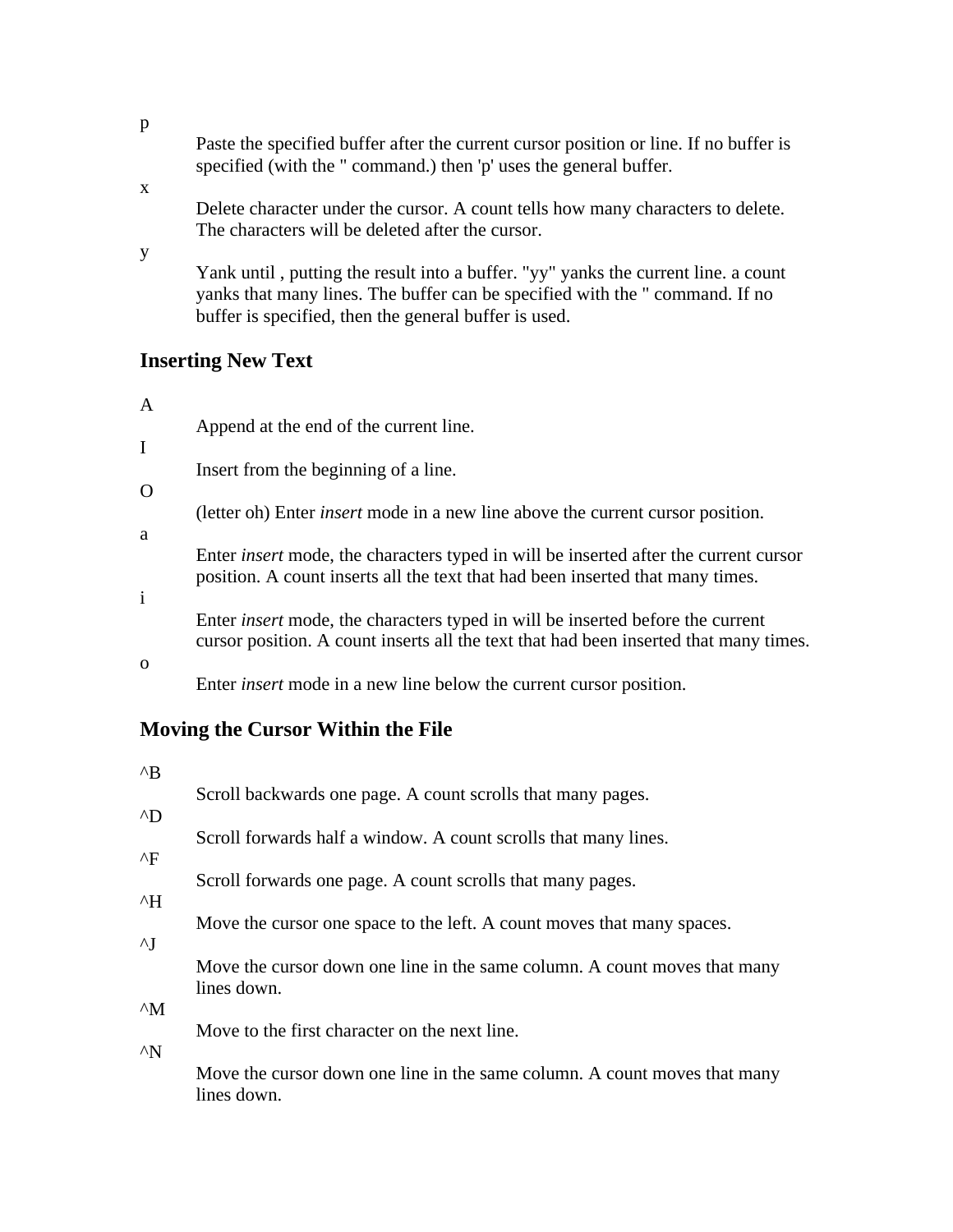| $\wedge$ P               |                                                                                                        |
|--------------------------|--------------------------------------------------------------------------------------------------------|
|                          | Move the cursor up one line in the same column. A count moves that many lines<br>up.                   |
| $\mathcal{N}$            |                                                                                                        |
| \$                       | Scroll backwards half a window. A count scrolls that many lines.                                       |
|                          | Move the cursor to the end of the current line. A count moves to the end of the<br>following lines.    |
| $\%$<br>Λ                | Move the cursor to the matching parenthesis or brace.                                                  |
|                          | Move the cursor to the first non-white space character.                                                |
| $\overline{\phantom{a}}$ | Move the cursor to the beginning of a sentence.                                                        |
| $\mathcal{Y}$            | Move the cursor to the beginning of the next sentence.                                                 |
| $\{$                     | Move the cursor to the preceding paragraph.                                                            |
| $\}$                     | Move the cursor to the next paragraph.                                                                 |
| $^{+}$                   | Move the cursor to the column specified by the count.                                                  |
|                          | Move the cursor to the first non-white space character in the next line.                               |
|                          | Move the cursor to the first non-white space character in the previous line.                           |
| $\overline{0}$           | Move the cursor to the first non-white space character in the current line.                            |
| B                        | (Zero) Move the cursor to the first column of the current line.                                        |
| E                        | Move the cursor back one word, skipping over punctuation.                                              |
| G                        | Move forward to the end of a word, skipping over punctuation.                                          |
|                          | Go to the line number specified as the count. If no count is given, then go to the<br>end of the file. |
| H                        | Move the cursor to the first non-whitespace character on the top of the screen.                        |
| L                        | Move the cursor to the first non-whitespace character on the bottom of the screen.                     |
| M                        | Move the cursor to the first non-whitespace character on the middle of the screen.                     |
| W                        | Move forward to the beginning of a word, skipping over punctuation.                                    |
| $\mathbf b$              |                                                                                                        |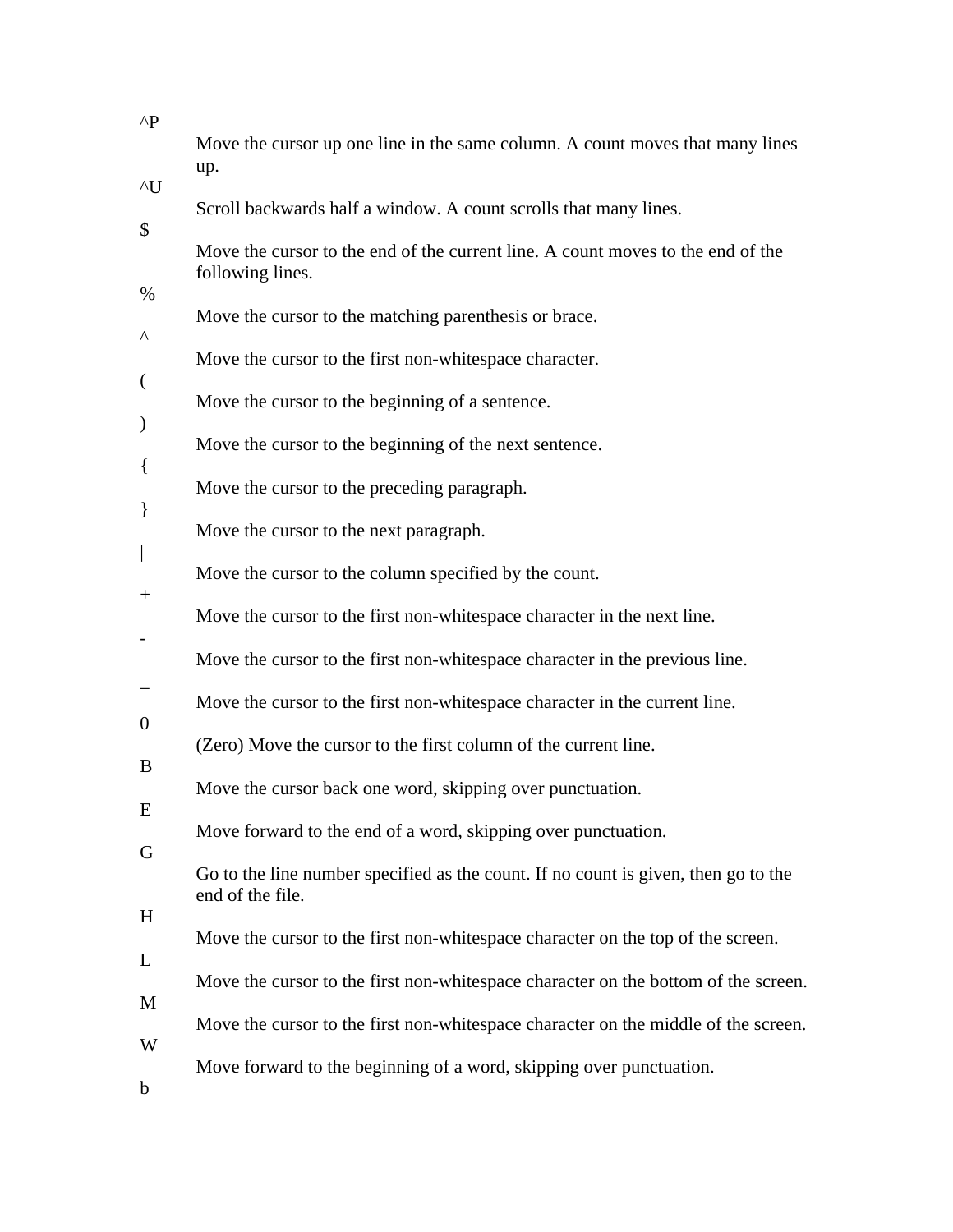|   | Move the cursor back one word. If the cursor is in the middle of a word, move the<br>cursor to the first character of that word.        |
|---|-----------------------------------------------------------------------------------------------------------------------------------------|
| e |                                                                                                                                         |
|   | Move the cursor forward one word. If the cursor is in the middle of a word, move<br>the cursor to the last character of that word.      |
| h |                                                                                                                                         |
|   | Move the cursor to the left one character position.                                                                                     |
|   |                                                                                                                                         |
|   | Move the cursor down one line.                                                                                                          |
| k | Move the cursor up one line.                                                                                                            |
|   | Move the cursor to the right one character position.                                                                                    |
| W | Move the cursor forward one word. If the cursor is in the middle of a word, move<br>the cursor to the first character of the next word. |
|   |                                                                                                                                         |

### **Moving the Cursor Around the Screen**

^E

Scroll forwards one line. A count scrolls that many lines.

^Y

Scroll backwards one line. A count scrolls that many lines.

z

Redraw the screen with the following options. "z<return>" puts the current line on the top of the screen; "z." puts the current line on the center of the screen; and "z-" puts the current line on the bottom of the screen. If you specify a count before the 'z' command, it changes the current line to the line specified. For example, "16z." puts line 16 on the center of the screen.

# **Replacing Text**

 $\overline{C}$ 

Change to the end of the line from the current cursor position.

R

Replace characters on the screen with a set of characters entered, ending with the Escape key.

S

c

Change an entire line.

Change until . "cc" changes the current line. A count changes that many lines.

r

Replace one character under the cursor. Specify a count to replace a number of characters.

s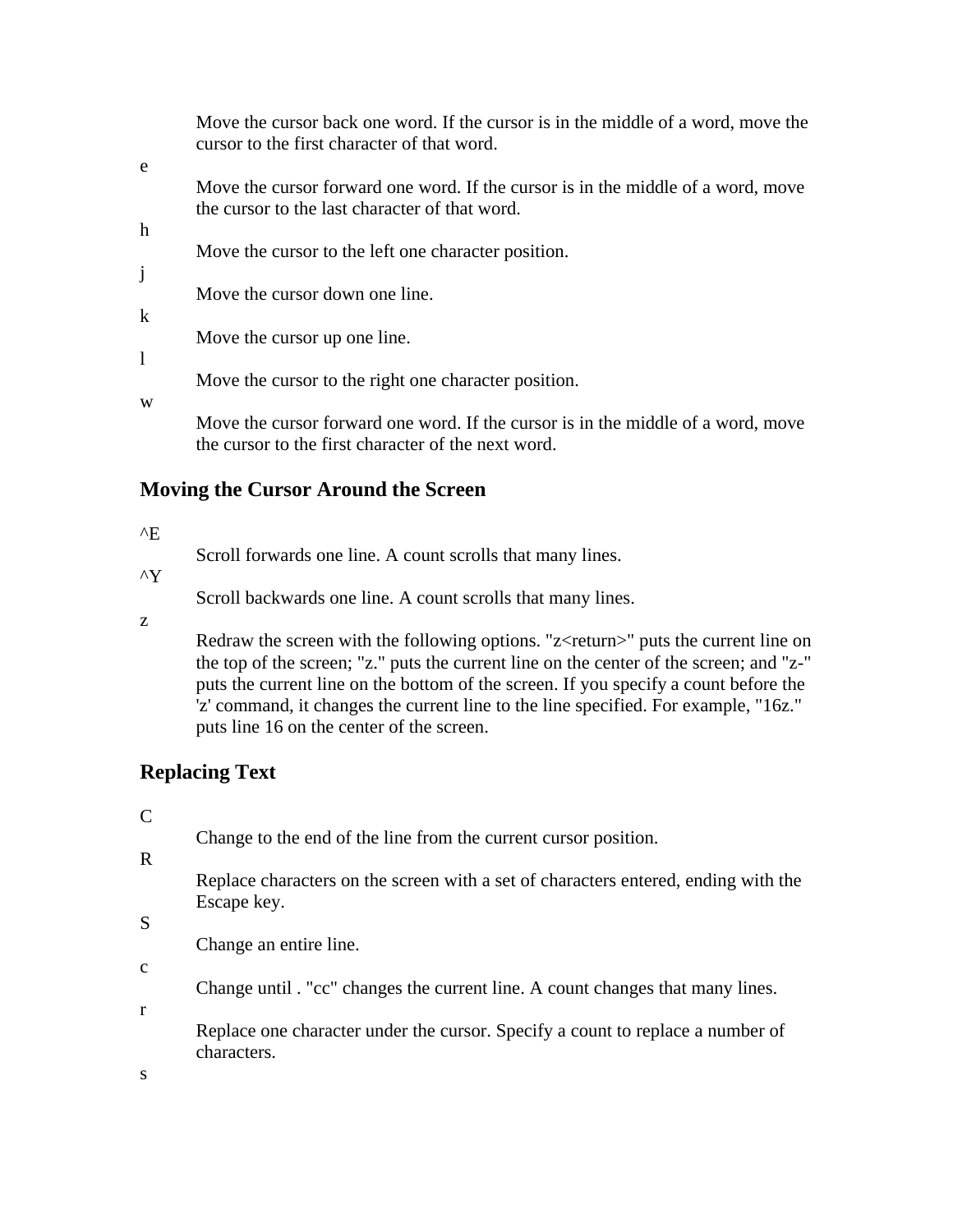Substitute one character under the cursor, and go into insert mode. Specify a count to substitute a number of characters. A dollar sign (\$) will be put at the last character to be substituted.

# **Searching for Text or Characters**

| $^\bullet$       | Repeat the last f, F, t or T command in the reverse direction.                                                                           |
|------------------|------------------------------------------------------------------------------------------------------------------------------------------|
| $\overline{1}$   | Search the file downwards for the string specified after the /.                                                                          |
| $\vdots$         | Repeat the last f, F, t or T command.                                                                                                    |
| $\boldsymbol{v}$ | Search the file upwards for the string specified after the ?.                                                                            |
| F                | Search the current line backwards for the character specified after the 'F'                                                              |
| ${\bf N}$        | command. If found, move the cursor to the position.                                                                                      |
| T                | Repeat the last search given by '/' or '?', except in the reverse direction.                                                             |
|                  | Search the current line backwards for the character specified after the 'T'<br>command, and move to the column after the if it's found.  |
| f                | Search the current line for the character specified after the 'f' command. If found,<br>move the cursor to the position.                 |
| n                |                                                                                                                                          |
|                  | Repeat last search given by '/' or '?'.                                                                                                  |
| t                | Search the current line for the character specified after the 't' command, and move<br>to the column before the character if it's found. |

# **Manipulating Character/Line Formatting**

 $\sim$ 

Switch the case of the character under the cursor.

 $\lt$ 

Shift the lines up to *where* to the left by one shiftwidth. "<<" shifts the current line to the left, and can be specified with a count.

 $\geq$ 

Shift the lines up to *where* to the right by one shiftwidth. ">>" shifts the current line to the right, and can be specified with a count.

J

Join the current line with the next one. A count joins that many lines.

# **Saving and Quitting**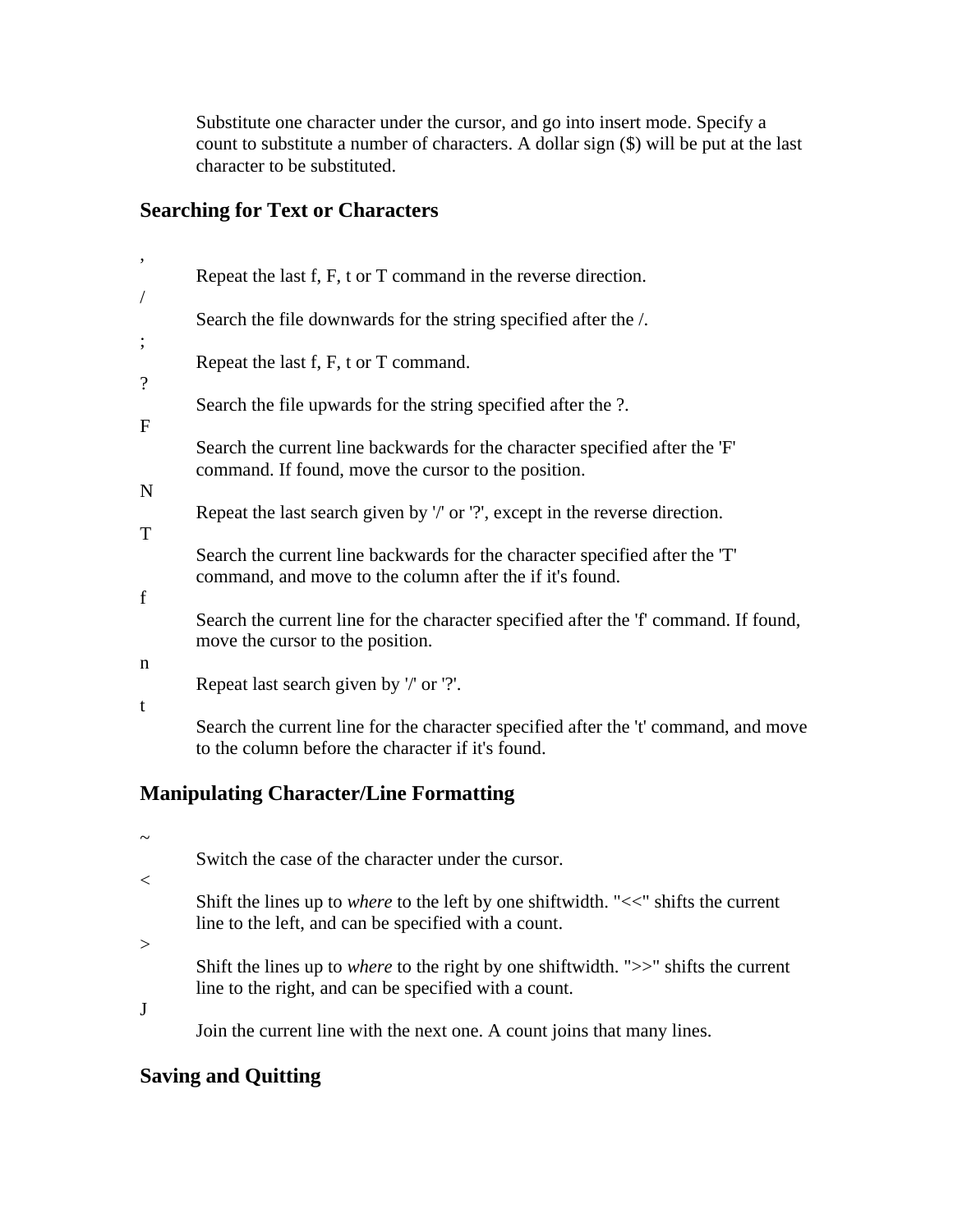Quit out of "VI" mode and go into "EX" mode. The EX editor is the line editor VI is build upon. The EX command to get back into VI is ":vi".

### Q

Quit out of "VI" mode and go into "EX" mode. The ex editor is a line-by-line editor. The EX command to get back into VI is ":vi".

# ZZ

 $\mathcal{A}$ 

Exit the editor, saving if any changes were made.

Show the current filename and the status.

### **Miscellany**

| ^L            |                                                                                                                                                                                                                                                                                                                                                                                                                                                                                     |
|---------------|-------------------------------------------------------------------------------------------------------------------------------------------------------------------------------------------------------------------------------------------------------------------------------------------------------------------------------------------------------------------------------------------------------------------------------------------------------------------------------------|
|               | Clear and redraw the screen.                                                                                                                                                                                                                                                                                                                                                                                                                                                        |
| $^{\wedge}R$  | Redraw the screen removing false lines.                                                                                                                                                                                                                                                                                                                                                                                                                                             |
| ^[<br>۸۸      | Escape key. Cancels partially formed command.                                                                                                                                                                                                                                                                                                                                                                                                                                       |
|               | Go back to the last file edited.                                                                                                                                                                                                                                                                                                                                                                                                                                                    |
| Ţ             | Execute a shell. If a is specified, the program which is executed using ! uses the<br>specified line(s) as standard input, and will replace those lines with the standard<br>output of the program executed. "!!" executes a program using the current line as<br>input. For example, "!4jsort" will take five lines from the current cursor position<br>and execute sort. After typing the command, there will be a single exclamation<br>point where you can type the command in. |
| $\&$          | Repeat the previous ":s" command.                                                                                                                                                                                                                                                                                                                                                                                                                                                   |
|               | Repeat the last command that modified the file.                                                                                                                                                                                                                                                                                                                                                                                                                                     |
| $\vdots$<br>@ | Begin typing an EX editor command. The command is executed once the user<br>types return. (See section below.)                                                                                                                                                                                                                                                                                                                                                                      |
| U             | Type the command stored in the specified buffer.                                                                                                                                                                                                                                                                                                                                                                                                                                    |
|               | Restore the current line to the state it was in before the cursor entered the line.                                                                                                                                                                                                                                                                                                                                                                                                 |
| m             | Mark the current position with the character specified after the 'm' command.                                                                                                                                                                                                                                                                                                                                                                                                       |
| u             | Undo the last change to the file. Typing 'u' again will re-do the change.                                                                                                                                                                                                                                                                                                                                                                                                           |

# **EX Commands**